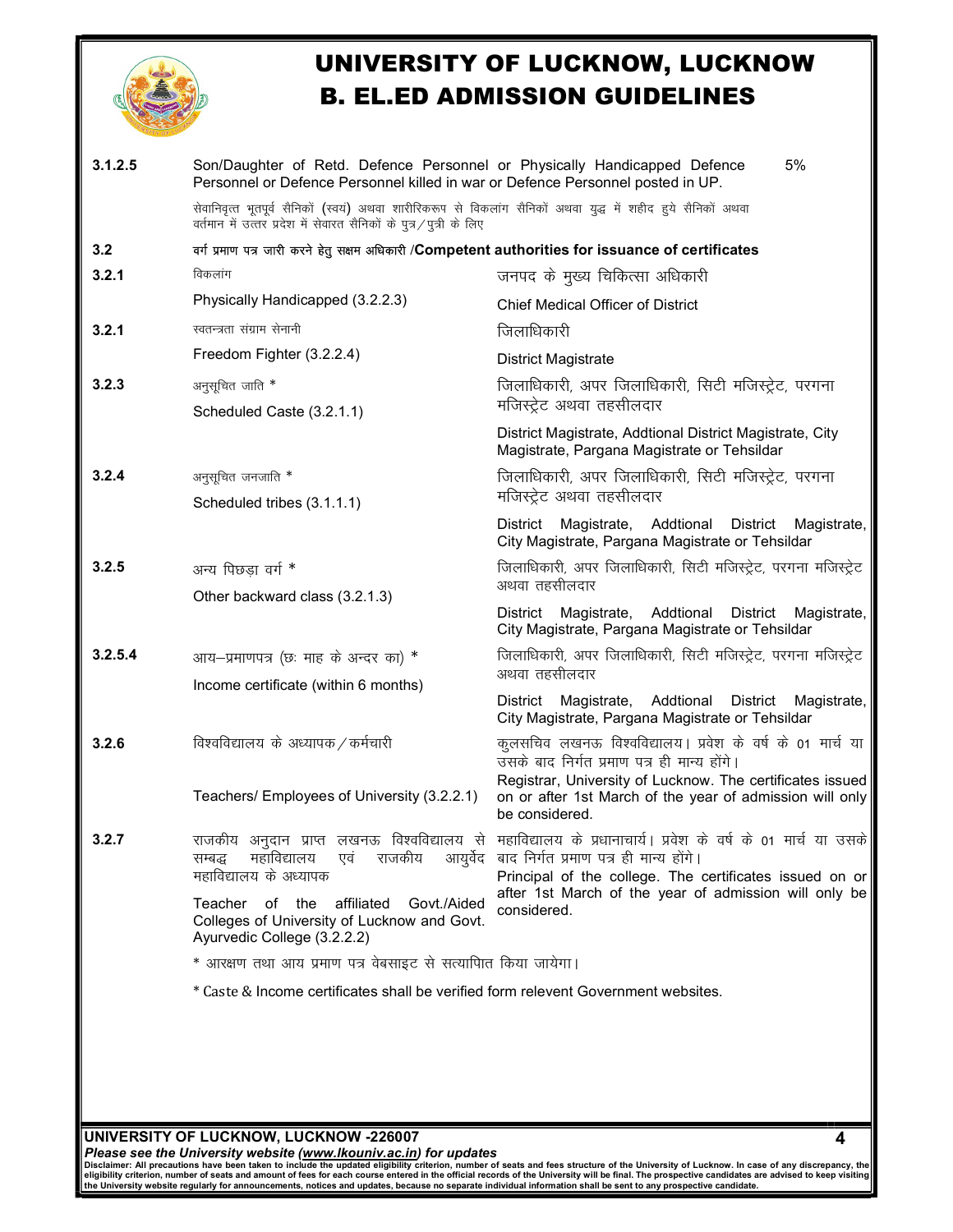

# 3.3 Reservation for Economically Weaker Sections (EWS)

3.3.1 सामान्य वर्ग के आवेदक जो आर्थिक रुप से कमजोर वर्ग (ई.डब्ल्यू.एस.) के आरक्षण का लाभ लेना चाहते हैं, उन्है ऑनलाइन प्रवेश आवेदन पत्र भरने के समय निम्नलिखित दस्तावेज अपलोड करने होंगे

> Applicants of the General category who want to claim the benefit of the EWS reservation have to upload the following documents during filling of online application forms

3.3.1.1 सक्षम प्राधिकारी द्वारा जारी आर्थिक रुप से कमजोर वर्ग (ई.डब्ल्यु.एस.) का प्रमाण पत्र। EWS certificate issued by the appropriate authority.

# 4 Admission Process

- 4.1 Candidates seeking admission to the four year degree programme in Elementary teacher Education shall have to qualify the prescribed Lucknow University Centralized Entrance Test (LUCET), specially designed to assess the candidate's potential or any other selection process as per the policy of University of Lucknow.
- 4.2 In the B.El.Ed. program shall be admitted on the basis of marks obtained in the entrance examination conducted for this purpose.
- 4.2.1 The entrance test will comprise of 100 objective type questions to be answered in 90 minutes. The questions will be from Language ability (Hindi and English), General Awareness, Logical Reasoning, Mental Ability
- 4.2.2 Order of Merit will be determined as follows :-
- 4.2.2.1 If two or more candidates have secured equivalent marks/rank in the merit Index, then the merit for admission will be determined as follows:-
- 4.2.2.2 If the marks secured in the entrance test are same in such cases first preference will be given to the candidate who secures higher percentage of marks at Intermediate or equivalent examination.
- 4.2.2.3 If the marks obtained at the Intermediate or equivalent examination are the same in such cases first preference will be given to the candidate who secures higher percentage of marks at High School or equivalent examination.
- 4.2.2.4 If the marks obtained at the High School or equivalent examination are the same, then in that case the older candidate will be given priority.

# 4.3 Intake

Total intake of B.El.Ed. Course in one unit shall not exceed fifty students in a class or decided by NCTE norms enforced from time to time.

5 Subject Fee (Rs. Per Semester) B.El.Ed 40000 6 IMPORTANT DATES Event Online form submission starts Last Date without late fee Entrance Test **Date** April 2, 2022 June 20, 2022 Dates will be declared later Test Centre will be at Lucknow only

UNIVERSITY OF LUCKNOW, LUCKNOW -226007

Please see the University website (www.lkouniv.ac.in) for updates

Disclaimer: All precautions have been taken to include the updated eligibility criterion, number of seats and fees structure of the University of Lucknow. In case of any discrepancy, the<br>eligibility criterion, number of se the University website regularly for announcements, notices and updates, because no separate individual information shall be sent to any prospective candidate.

5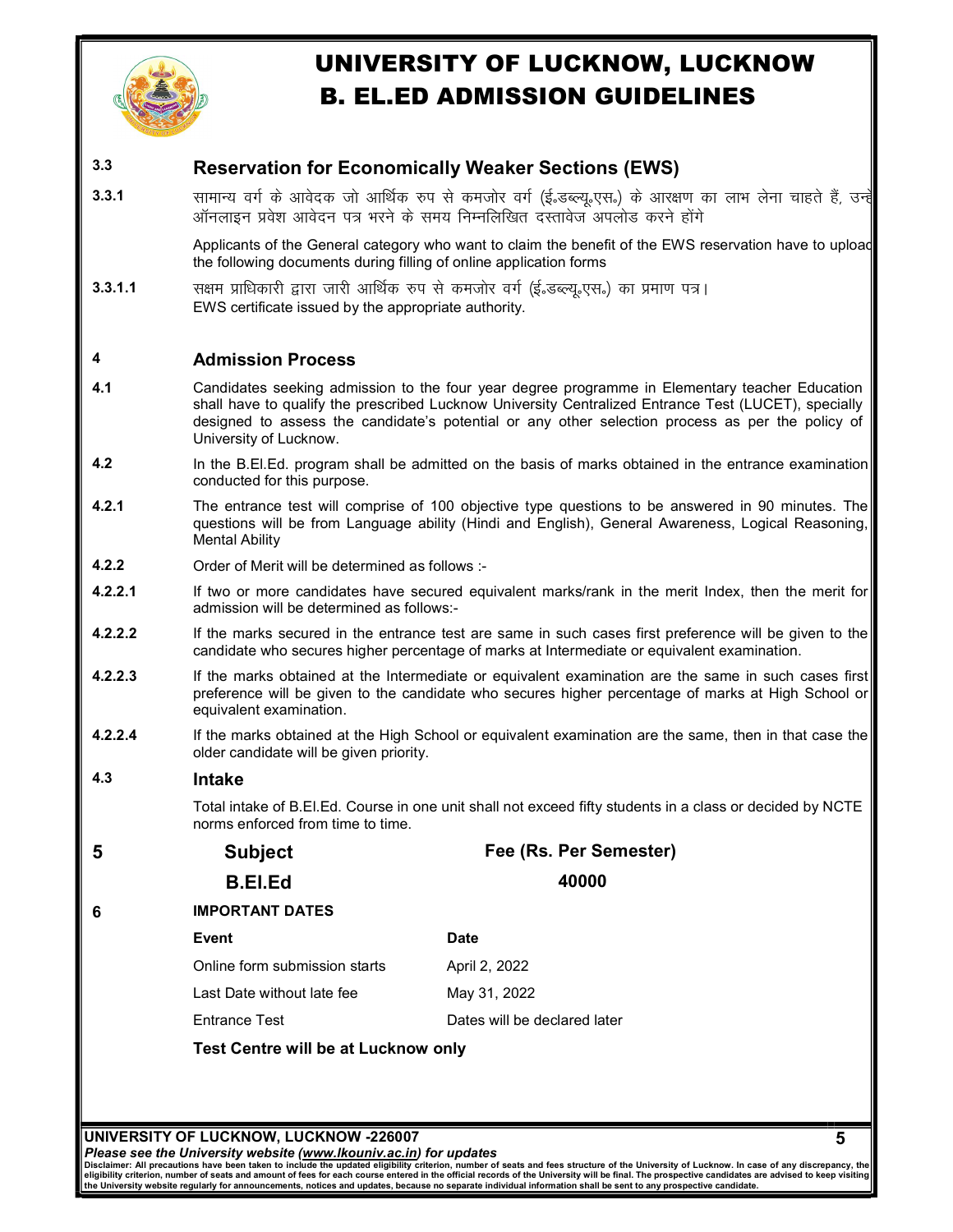

# 7 Counseling Procedure

- 7.1 University of Lucknow will be adopting an Off Campus Online Counseling for the B.El.Ed. programme. Candidates have to register and submit choices after the result has been declared.
- **7.2** The prospective candidates are advised to keep visiting the University website regularly for announcements, notices and updates, because no separate information shall be sent to any prospective candidate.

# 8 Helpline

Technical Helpline 0522-4150500

Program Helplines **7991200570** (Dean, Faculty of Education)

9450093586

# UNIVERSITY OF LUCKNOW, LUCKNOW -226007

Please see the University website (www.lkouniv.ac.in) for updates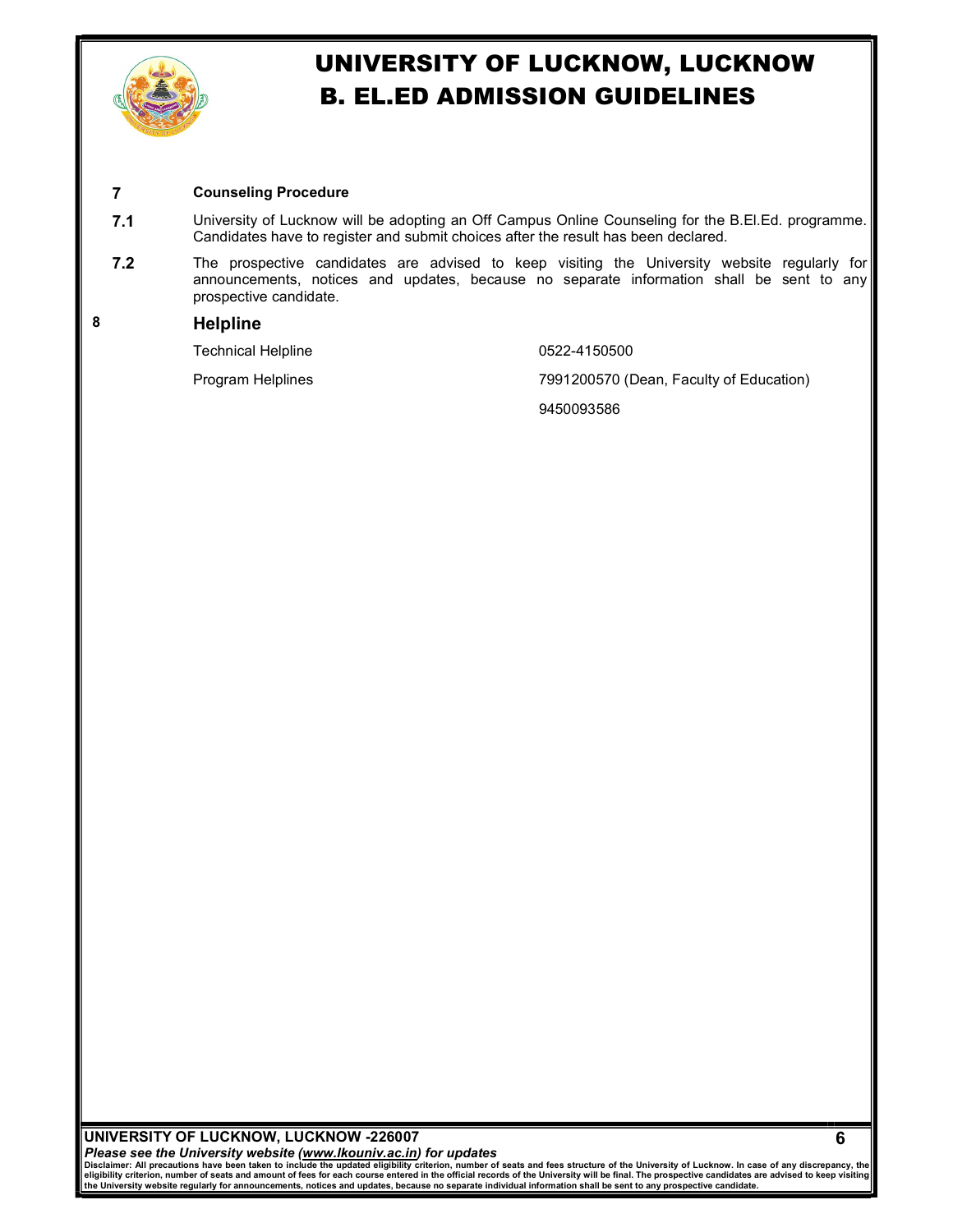

# REQUIREMENTS FOR FORM SUBMISSION

- Valid Email ID
- Aadhar No.
- Active Mobile Number
	- $\circ$  Mobile number should be with the applicant at the time of form filling
	- o Login Credentials (Registration no and password) will be sent on this mobile number and email id.
- Alternate Mobile Number (Preferably of parent)
- Scanned Photo in JPEG format (Maximum upload size is 50 KB only)
- Scanned Signature in jpeg format (Maximum upload size is 50 KB only)
- It is the sole responsibility of the student to go through the Guidelines and check his/ her eligibility at the time of application. We are not verifying the eligibility at the time of application. The eligibility will be verified by the University at the time of Counselling/Admission.
- Photo ID proof (for entering number)
	- $\circ$  Any one of the following for entering the number at the designated place in the online application form:
		- **Aadhar Card, Voter ID, Driving License, Passport.**

#### Application Fee

 $\circ$  General and OBC Rs. 1600.00<br> $\circ$  SC/ ST/PH Rs. 800.00 o SC/ ST/PH

# EWS Certificate

- $\circ$  Applicants who want to avail the benefit of Economically Weaker Section (EWS) seats have to choose yes in the personal information page. The certificate for this must be uploaded on this page where there is an option for uploading photo and signature. They would be needing the following certificates at the time of counseling
	- EWS certificate issued by the appropriate authority.

# Caste Certificate

- $\circ$  The number of caste certificate issued by the competent authority will have to be entered for availing the benefit of reservation for OBC, SC and ST applicants. Validity of these certificates will be verified from the Government website. The certificate for this must be uploaded on this page where there is an option for uploading photo and signature.
- o Applicants of OBC (Non Creamy Layer) category would require the following certificates at the time of counseling
	- OBC Certificate issued on or after July 1, 2019.
	- The OBC Non Creamy layer certificate issued before July 1, 2019 will not be considered.

7

o The Scheduled Caste, Scheduled Tribes and Other Backward Class candidates originally belonging to Uttar Pradesh will be given the benefit of reservation. Scheduled Castes, Scheduled Tribes and Other Backward Class candidates of other States will be treated as general. . The certificate for this must be uploaded on this page where there is an option for uploading photo and signature.

# UNIVERSITY OF LUCKNOW, LUCKNOW -226007

Please see the University website (www.lkouniv.ac.in) for updates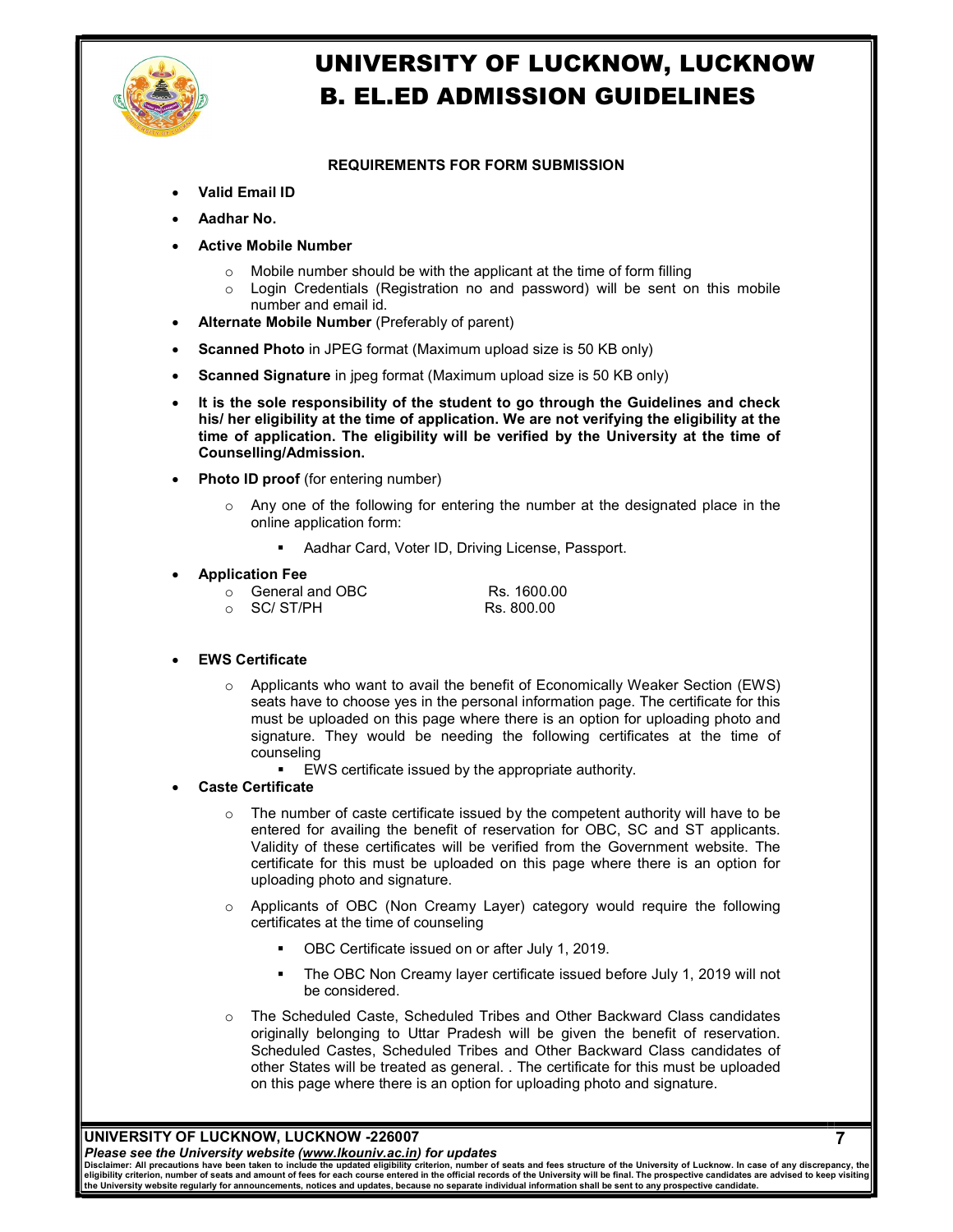

# Income Certificate

- $\circ$  Applicants will have to enter the number of these certificates at the time of filling of the form.
- $\circ$  The Income certificate has to be issued on or after January 1, 2022 and will be verified through the Government website.
- $\circ$  Certificates whose details are not available on this website will not be entertained.<br>  $\circ$  The applicants who do not have a valid income certificate issued by competent
- The applicants who do not have a valid income certificate issued by competent authority will not be given benefit of zero fees at the time of admission.

#### FORM FILLING

- During the form filling process the applicant can make the entries and save the information.
- If the applicant is unable to fill the form in one sitting or somehow the process is interrupted there is no need to register again. They can login using the credentials sent on their mobile numbers and continue the process.
- Applicants are advised to check all the data they have entered before submitting the application fee. If there is some error they can edit it or start the entire process again. Once they have submitted the application fee the data submitted in the registration page cannot be edited under any circumstances.

# Step 1 Registration

- $\circ$  Applicants have to fill the relevant details in the form. These fields cannot be edited later.
- $\circ$  Applicants will receive their login details in the mobile number and email ID provided at the time of registration.

#### Step 2 Personal Details

o Applicants have to enter their personal details

# Step 3 Educational Qualifications

- o Applicants have to fill their educational qualifications.
	- Enter the marks of all the subjects mentioned in the mark sheets (if result has been declared)
- $\circ$  Those applicants who have appeared for their Class 12 examination in 2022 have to fill in the name of the examination board. All such applicants have to login and fill their marks obtained in the Class 12 examination before appearing for counseling.

# Step 4 Upload photo and signature

o Applicants have to upload their photo and scanned signature.

# Step 5 Preview

 $\circ$  Applicants can preview all the entries made at this point. If there is some error they can edit it or start the entire process again. Once they have submitted the application fee the data submitted in the registration page cannot be edited under any circumstances.

# Step 6 Application Fee

- $\circ$  If all the entries in the application form are correct the applicant can submit the form and proceed for payment of the application fees.
- o Form fees can be submitted by any of the following ways
	- **Credit Card, Debit Card, Net Banking**

# Step 7 Print Application form

- $\circ$  Applicants can print their complete application form and fee receipt to complete the application process.
- $\circ$  Applicants have to retain a printout of their application form which will be needed later on.
- o Applicants do not have to send the print out of the application form to the University.

# Data Editing

 Restricted data can be edited by the candidate by logging into the admission website using the credentials sent to their email and registered mobile number.

### UNIVERSITY OF LUCKNOW, LUCKNOW -226007